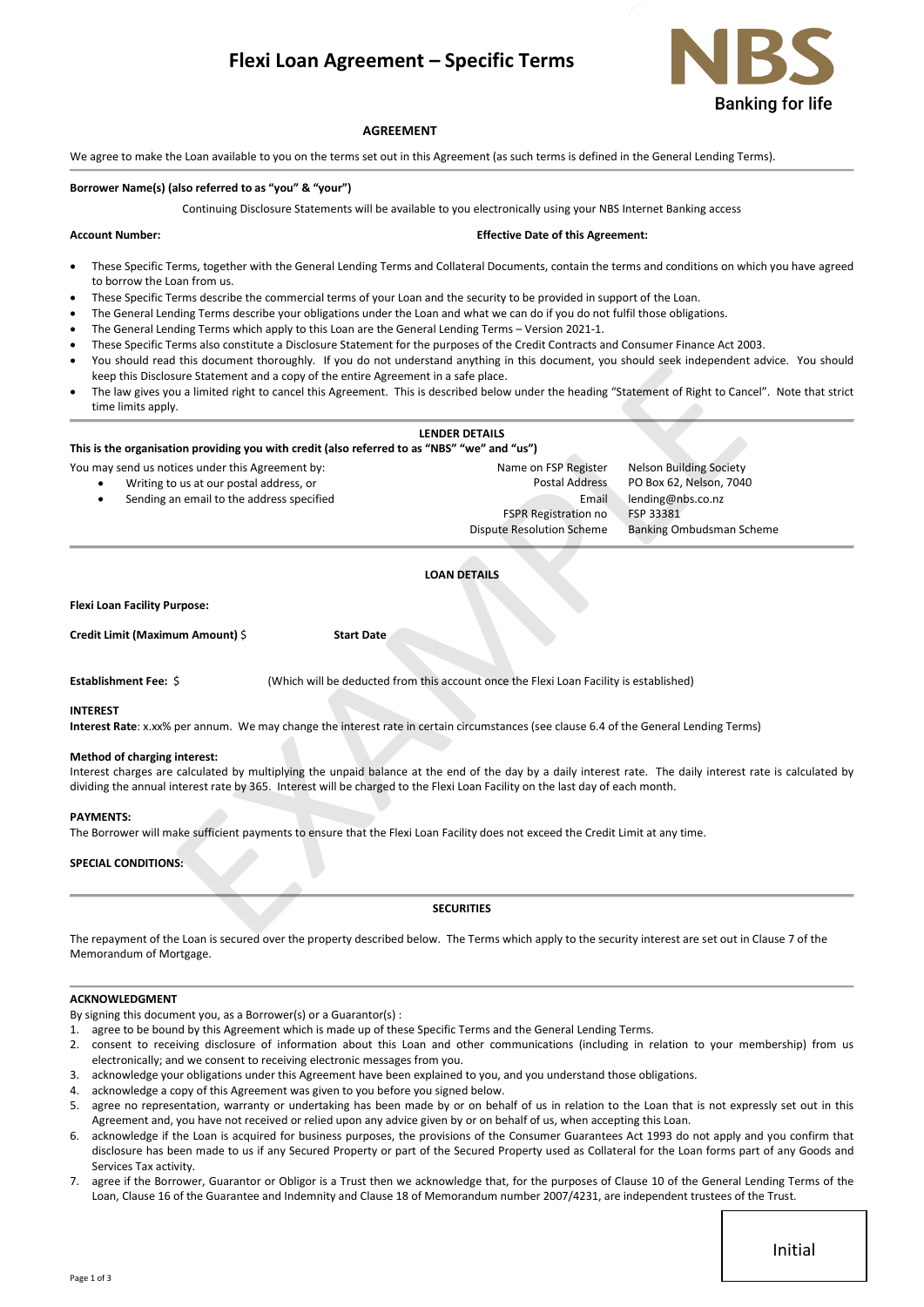| Executed as a Deed by the parties named below |                           |  |  |  |
|-----------------------------------------------|---------------------------|--|--|--|
| <b>Signed Acceptance</b>                      |                           |  |  |  |
| <b>Signed by Borrower</b>                     | <b>Signed by Borrower</b> |  |  |  |
|                                               |                           |  |  |  |
| Name:                                         | Name:                     |  |  |  |
| Date:                                         | Date:                     |  |  |  |

# **GENERAL INFORMATION**

#### **FEES AND CHARGES**

Information on the amounts of fees and charges payable under this Agreement and how and when those fees and charges may become payable are set out in this section, the Loan Details section and in the attached Fee Schedule.

The fees in the Loan Details section will be deducted from this account on the date on which the Credit Limit is established.

The fees in the Fee Schedule may apply during the term of the Loan.

We may alter the amount of these fees and charges at any time (see Clause 5.3 of the General Lending Terms.)

#### **WHAT COULD HAPPEN IF YOU FAIL TO MEET YOUR COMMITMENTS**

#### **Security interest**

We have a security interest in the property and the land described under the heading **SECURITIES** to secure performance of your obligations under this Agreement and the payment of money payable under this Agreement. If we hold a security interest in personal property, we will register our interest on the Personal Property Securities Register. If we hold a security interest in land, we will register a mortgage with Land Information New Zealand. The security interest secures the repayment of all money you owe us and the performance of all of your obligations to us, under this Agreement and any Collateral Document. The security interest gives us direct rights in the relevant property which we can exercise **if you fail to meet your commitments under this Agreement, including if you grant a security interest over the same property to another person. These rights include the right to repossess and sell this property or land**. If the proceeds of sale do not repay the Loan in full, you will remain liable to repay the outstanding balance. We confirm that no disabling devices will be fitted to any secured property. Details section will be electrical from this account on the date on which the Credit Limit is established.<br>Details section will be electrical from this account on the date on which the Credit Limit is established.<br>
Chould

#### **Default interest and default fees**

If an Event of Default occurs under Clause 13.2 (a) of the General Lending Terms, or if at any time the Maximum Amount is exceeded, and while the relevant event continues, you must pay Interest at the Default Rate and the Fees as specified below.

The Default Rate is **10.00% per annum above the annual interest rate**

A Default Administration Fee of **\$45.00 (plus Recovery Costs)** may be charged for any breach by you under this Agreement or if we enforce this Agreement.

# **STATEMENT OF RIGHT TO CANCEL**

The Credit Contracts and Consumer Finance Act 2003 gives you a right for a short time after the terms of this Agreement have been disclosed to you to cancel the Agreement.

#### **How to cancel**

If you want to cancel this Agreement you must give written notice to us that you intend to cancel this Agreement by:

- giving notice to us or one of our employees or agents; or
- posting the notice to us or one of our agents; or
- emailing the notice to our email address.

You must also return to us any advance and any other property received by you under this Agreement.

#### **Time limits for cancellation**

If the disclosure documents are handed to you directly you must give notice that you intend to cancel within 5 working days after you receive the documents.

If the disclosure documents are sent to you by electronic means (for example, email) you must give notice that you intend to cancel within 7 working days after the electronic communication is sent.

If the documents are mailed to you, you must give the notice within 9 working days after they were posted.

Saturdays, Sundays and national public holidays are not counted as working days.

# **What you may have to pay if you cancel**

If you cancel this Agreement we can charge you:

- (a) The amount of any reasonable expenses we had to pay in connection with this Agreement and its cancellation (including legal fees and fees for credit reports, etc); and
- (b) Interest for the period from the day you received the Loan until the day you repay the Loan.

This statement only contains a summary of your rights and obligations in connection with the right to cancel. If there is anything about your rights or obligations under the Credit Contracts and Consumer Finance Act 2003 that you do not understand, if there is a dispute about your rights, or if you think that we are being unreasonable in any way, you should seek legal advice immediately.